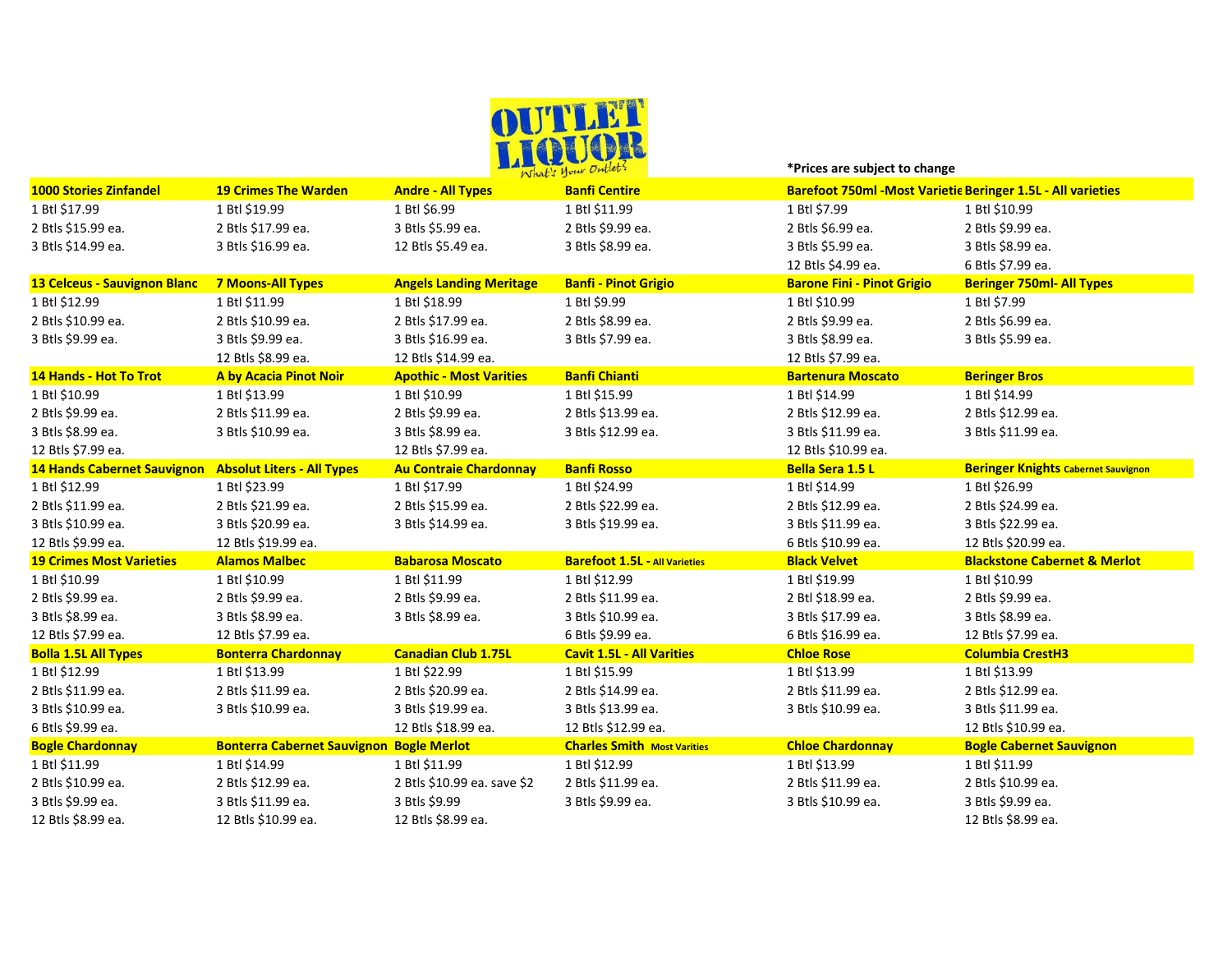| <b>Bogle Cabernet Sauvignon</b>   | <b>Captain Morgan Spice 1.75L</b> |                                                         | Captain Morgan Spice Liter Chateau St. Jean Chardonnay      | <b>CK Mondavi 1.5L All Varities</b> | <b>Caposaldo Moscato</b>                     |
|-----------------------------------|-----------------------------------|---------------------------------------------------------|-------------------------------------------------------------|-------------------------------------|----------------------------------------------|
| 1 Btl \$11.99                     | 1 Btl \$33.99                     | 1 Btl \$25.99                                           | 1 Btl \$11.99                                               | 1 Btl \$12.99                       | 1 Btl \$11.99                                |
| 2 Btls \$10.99 ea.                | 2 Btls \$31.99 ea.                | 2 Btls \$23.99 ea.                                      | 2 Btls \$10.99 ea.                                          | 2 Btls \$10.99 ea.                  | 2 Btls \$9.99 ea.                            |
| 3 Btls \$9.99 ea.                 | 3 Btls \$29.99 ea.                | 3 Btls \$22.99 ea.                                      | 3 Btls \$9.99 ea.                                           | 3 Btls \$9.99 ea.                   | 3 Btls \$8.99 ea.                            |
| 12 Btls. \$8.99 ea.               | 6 Btls \$28.99 ea.                | 12 Btls \$21.99 ea.                                     |                                                             | 6 Btls \$8.99 ea.                   |                                              |
| <b>Bolla Prosecco</b>             | <b>Brancott Sauvignon Blanc</b>   | <b>Carnivor Cabernet</b>                                | <b>Chateau Ste. Michelle - Harvest Select&amp; Riesling</b> | <b>Cline Zinfandel</b>              | Crown Royal - 1.0L -Apple, Original, Vanilla |
| 1 Btl \$12.99                     | Sauvignon Blanc                   | 1 Btl \$11.99                                           | 1 Btl \$10.99                                               | 1 Btl \$11.99                       | 1 Btl \$39.99                                |
| 2 Btls \$10.99 ea.                | 1 Btl \$13.99                     | 2 Btls \$10.99 ea.                                      | 2 Btls \$9.99 ea.                                           | 2 Btls \$9.99 ea.                   | 2 Btls \$38.99 ea.                           |
| 3 Btls \$9.99 ea.                 | 2 Btls \$12.99 ea.                | 3 Btls \$9.99 ea.                                       | 3 Btls \$8.99 ea.                                           | 3 Btls \$8.99 ea.                   | 3 Btls \$37.99 ea.                           |
|                                   | 3 Btls \$8.99 ea.                 | 12 Btls \$8.99 ea.                                      | 12 Btls \$7.99 ea.                                          |                                     | 12 Btls \$35.99 ea.                          |
| <b>Cupcake Moscato D'Asti</b>     | <b>Carnivor Zinfandel</b>         | <b>Chateau St Michelle Merlot</b>                       | <b>Clos Du Bois Chardonnay</b>                              | <b>Clos Du Bois Cabernet</b>        | <b>Bread &amp; Butter Chardonnay</b>         |
| 1 Btl \$11.99                     | 1 Btl \$11.99                     | 1 Btl \$15.99                                           | 1 Btl \$13.99                                               | 1 Btl \$13.99                       | 1 Btl \$13.99                                |
| 2 Btls \$10.99 ea.                | 2 Btls \$10.99 ea.                | 2 Btls \$14.99 ea.                                      | 2 Btls \$12.99 ea.                                          | 2 Btls \$12.99 ea.                  | 2 Btls \$12.99 ea.                           |
| 3 Btls \$9.99 ea.                 | 3 Btls \$9.99 ea.                 | 3 Btls \$13.99 ea.                                      | 3 Btls \$11.99 ea.                                          | 3 Btls \$11.99 ea.                  | 3 Btls \$11.99 ea.                           |
|                                   | 12 Btls \$8.99 ea.                | 12 Btls \$12.99 ea.                                     | 12 Btls \$10.99 ea.                                         | 12 Btls \$10.99 ea.                 | 12 Btls \$10.99 ea.                          |
| <b>Cupcake - Most Varieties</b>   | <b>Canadian Club 1.75L</b>        | <b>Castello Del Poggio D'Asti</b>                       | <b>Chateau St Michelle Chardonnay</b>                       | <b>Columbia Merlot</b>              | <b>Hahn SLH Pinot Noir</b>                   |
| 1 Btl \$10.99                     | 1 Btl \$22.99                     | 1 Btl \$14.99                                           | 1 Btl \$11.99                                               | 1 Btl \$13.99                       | 1 Btl \$22.99                                |
| 2 Btls \$9.99 ea.                 | 2 Btls \$20.99 ea.                | 2 Btls \$12.99 ea.                                      | 2 Btls \$10.99 ea.                                          | 2 Btls \$12.99 ea.                  | 2 Btls \$19.99 ea.                           |
| 3 Btls \$8.99 ea.                 | 3 Btls \$19.99 ea.                | 3 Btls \$11.99 ea.                                      | 3 Btls \$9.99 ea.                                           | 3 Btls \$11.99 ea.                  | 3 Btls \$18.99 ea.                           |
| 12 Btls \$7.99 ea.                | 6 Btls \$17.99 ea.                |                                                         | 12 Btls \$8.99 ea.                                          | 12 Btls \$10.99 ea                  |                                              |
| <b>Dark Horse - All Varieties</b> | <b>Due Torri Pinot Grigio</b>     | <b>Fetzer Gewurtztraminer</b>                           | <b>Francis Coppola Claret</b>                               | <b>Ghost Pine Cabernet</b>          | <b>Woodbridge 750ml All Types</b>            |
| 1 Btl \$8.99                      | Pinot Grigio                      | 1 Btl \$9.99                                            | 1 Btl \$18.99                                               | 1 Btl \$19.99                       | 1 Btl \$7.99                                 |
| 2 Btls \$7.99 ea.                 | 1 Btl \$9.99                      | 2 Btls \$8.99 ea.                                       | 2 Btls \$16.99 ea.                                          | 2 Btls \$17.99 ea.                  | 3 Btls \$6.99ea.                             |
| 3 Btls \$6.99 ea.                 | 2 Btls \$8.99 ea.                 | 3 Btls \$7.99 ea.                                       | 3 Btls \$14.99 ea.                                          | 3 Btls \$16.99 ea.                  | 12 Btls \$5.99ea.                            |
|                                   | 3 Btls \$7.99 ea.                 |                                                         | 12 Btls \$13.99 ea.                                         | 12 Btls \$15.99 ea.                 |                                              |
| <b>Davinci</b>                    | <b>Ecco Domoni-Pinot Grigio</b>   | <b>Fireball 1 liter</b>                                 | <b>Francis Coppola Cabernet</b>                             | <b>Gnarly Head All Types</b>        | <b>Hazlitt 1.5L - Red Cat</b>                |
| 1 Btl \$10.99                     | 1 Btl \$10.99                     | 1 Btl \$21.99                                           | 1 Btl \$15.99                                               | 1 Btl \$10.99                       | 1 Btl \$13.99                                |
| 2 Btls \$9.99 ea.                 | 2 Btls \$9.99 ea.                 | 2 Btls \$19.99 ea.                                      | 2 Btls \$13.99 ea.                                          | 2 Btls \$9.99 ea.                   | 3 Btls \$10.99 ea.                           |
| 3 Btls \$8.99 ea.                 | 3 Btls \$8.99 ea.                 | 3 Btls \$18.99 ea.                                      | 3 Btls \$12.99 ea.                                          | 3 Btls \$8.99 ea.                   | 6 Btls \$9.99 ea.                            |
| 12 Btls \$7.99 ea.                | 12 Btls \$7.99 ea.                |                                                         | 12 Btls \$11.99 ea.                                         | 12 Btls \$7.99 ea.                  |                                              |
| De Loach - Pinot Noir             | <b>Entwine-Cabernet</b>           | <b>Folie A Deaux - Chardonnay Franciscon Chardonnay</b> |                                                             | <b>Gran Passione Rosso</b>          | <b>Hob Nob Pinot Noir</b>                    |
| 1 Btl \$10.99                     | 1 Btl \$10.99                     | 1 Btl \$15.99                                           | 1 Btl \$16.99                                               | 1 Btl \$12.99                       | 1 Btl \$11.99                                |
| 2 Btls \$9.99 ea.                 | 2 Btls \$9.99 ea.                 | 2 Btls \$13.99 ea.                                      | 2 Btls \$14.99 ea.                                          | 2 Btls \$10.99 ea.                  | 2 Btls \$9.99 ea.                            |
| 3 Btls \$8.99 ea.                 | 3 Btls \$8.99 ea.                 | 3 Btls \$11.99 ea.                                      | 3 Btls \$13.99 ea.                                          | 3 Btls \$9.99 ea.                   | 3 Btls \$8.99 ea.                            |
|                                   | 12 Btls \$7.99 ea.                |                                                         | 12 Btls \$12.99 ea.                                         |                                     |                                              |
| Deep Eddy 1.75L - All Types       | <b>Estancia-Meritage</b>          | <b>Foxhorn 1.5L</b>                                     | <b>Gabbiano 1.5L - All Types</b>                            | <b>Greg Norman Pinot Noir</b>       | <b>Hogue Late Harvest Riesling</b>           |
| 1 Btl \$26.99                     | 1 Btl \$24.99                     | 1 Btl \$9.99                                            | 1 Btl \$13.99                                               | 1 Btl \$13.99                       | 1 Btl \$10.99                                |
| 2 Btls \$24.99 ea.                | 2 Btls \$22.99 ea.                | 2 Btls \$8.99 ea.                                       | 2 Btls \$11.99 ea.                                          | 2 Btls \$12.99 ea.                  | 2 Btls \$9.99 ea.                            |
| 3 Btls \$23.99 ea.                | 3 Btls \$21.99 ea.                | 3 Btls \$7.99 ea.                                       | 3 Btls \$10.99 ea.                                          | 3 Btls \$11.99 ea.                  | 3 Btls \$8.99 ea.                            |
| 6 Btls \$22.99 ea.                |                                   |                                                         | 6 Btls \$9.99 ea.                                           | 12 Btls \$10.99 ea.                 |                                              |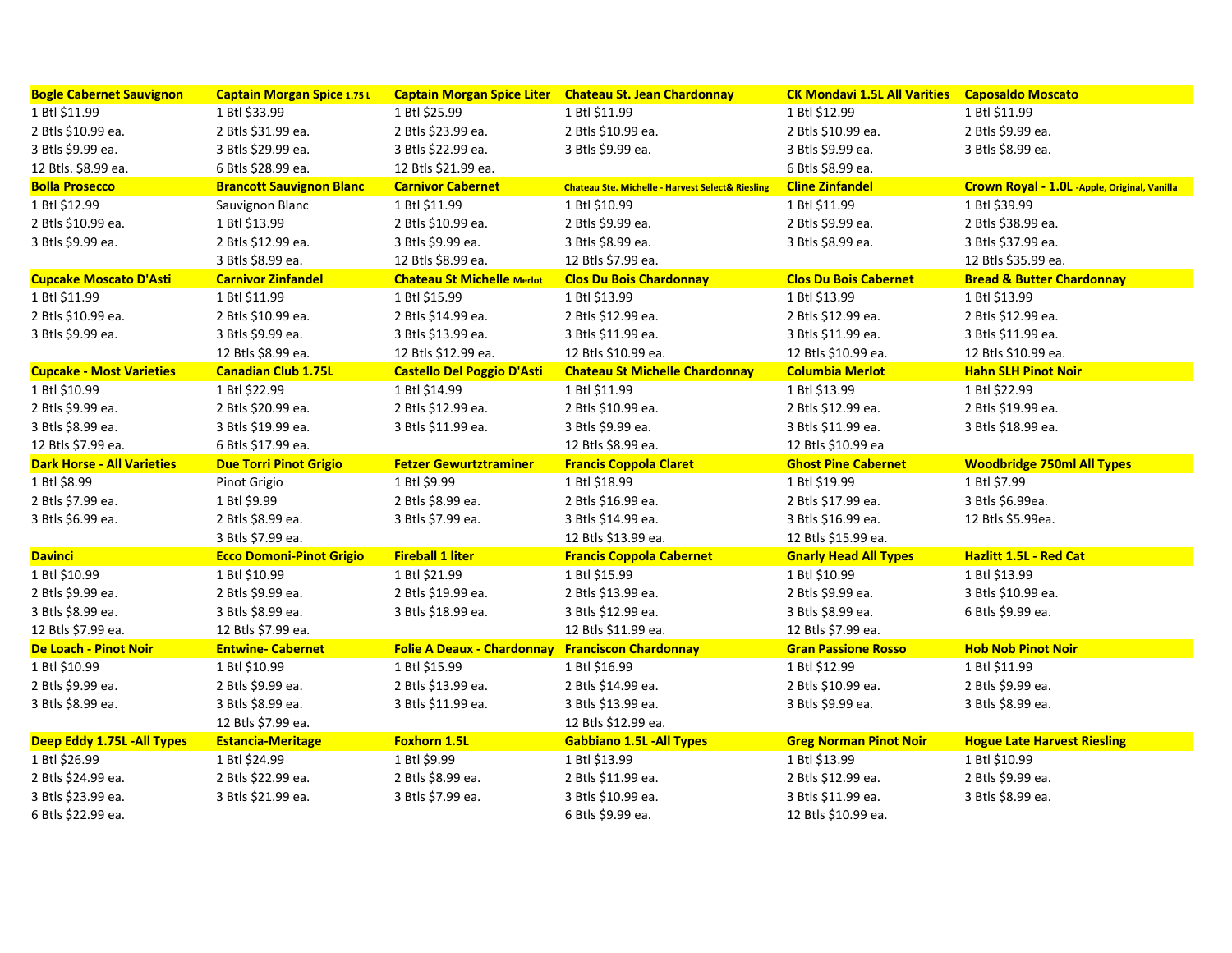| <b>Dr Loosen</b>               | <b>Estancia</b>                   | <b>Francis Coppola -Director's Cut Ca Gascon Malbec</b> |                                           | <b>Hahn Cabernet</b>                    | <b>Hogue Riesling</b>    |
|--------------------------------|-----------------------------------|---------------------------------------------------------|-------------------------------------------|-----------------------------------------|--------------------------|
| 1 Btl \$11.99                  | 1 Btl \$12.99                     | 1 Btl \$22.99                                           | 1 Btl \$12.99                             | 1 Btl \$13.99                           | 1 Btl \$10.99            |
| 2 Btls \$10.99 ea.             | 2 Btls \$10.99 ea.                | 2 Btls \$19.99 ea.                                      | 2 Btls \$11.99 ea.                        | 2 Btls \$11.99 ea.                      | 2 Btls \$9.99 ea.        |
| 3 Btls \$9.99 ea.              | 3 Btls \$9.99 ea.                 | 3 Btls \$18.99 ea.                                      | 3 Btls \$10.99 ea.                        | 3 Btls \$10.99 ea.                      | 3 Btls \$8.99 ea.        |
|                                | 12 Btls \$8.99 ea.                | 12 Btls \$17.99 ea.                                     | 12 Btls \$9.99 ea.                        | 12 Btls \$9.99 ea.                      |                          |
| <b>Dreaming Tree-All Types</b> | <b>Estancia Cabernet</b>          | <b>Francis Coppola Sofia</b>                            | <b>Ghost Pine Chardonnay</b>              | <b>Hahn Pinot Noir</b>                  | <b>Irony Pinot Noir</b>  |
| 1 Btl \$14.99                  | 1 Btl \$14.99                     | 1 Btl \$14.99                                           | 1 Btl \$17.99                             | 1 Btl \$14.99                           | 1 Btl \$11.99            |
| 2 Btls \$12.99 ea.             | 2 Btls \$12.99 ea.                | 2 Btls \$12.99 ea.                                      | 2 Btls \$15.99 ea.                        | 2 Btls \$12.99 ea.                      | 2 Btls \$10.99 ea.       |
| 3 Btls \$11.99 ea.             | 3 Btls \$11.99 ea.                | 3 Btls \$11.99 ea.                                      | 3 Btls \$14.99 ea.                        | 3 Btls \$11.99 ea.                      | 3 Btls \$9.99 ea.        |
| 12 Btls \$10.99 ea.            | 12 Btls \$10.99 ea.               |                                                         |                                           |                                         |                          |
| J Lohr Cabernet                | <b>Josh Chardonnay</b>            | <b>Kendall Jackson Cabernet &amp; Merlot</b>            | <b>Leese Fitch Cabernet</b>               | <b>Louis Jadot Beaujolais</b>           | <b>Mark West Black</b>   |
| 1 Btl \$17.99                  | 1 Btl \$13.99                     | 1 Btl \$18.99                                           | 1 Btl \$10.99                             | 1 Btl \$12.99                           | 1 Btl \$14.99            |
| 2 Btls \$15.99 ea.             | 2 Btls \$12.99 ea.                | 2 Btls \$17.99 ea.                                      | 2 Btls \$9.99 ea.                         | 2 Btls \$10.99 ea.                      | 2 Btls \$13.99 ea.       |
| 3 Btls \$14.99 ea.             | 3 Btls \$11.99 ea.                | 3 Btls \$16.99 ea.                                      | 3 Btls \$8.99 ea.                         | 3 Btls \$9.99 ea.                       | 3 Btls \$12.99 ea.       |
| 12 Btls \$13.99 ea.            | 12 Btls \$10.99 ea.               | 12 Btls \$15.99 ea.                                     | 12 Btls \$7.99 ea.                        |                                         | 12 Btls \$11.99 ea.      |
| Johnnie Walke Red - 1 liter    | <b>Josh Pinot Noir</b>            | <b>Kim Crawford Sauv Blanc &amp; Rose</b>               | <b>Lewis &amp; Clark Cabernet</b>         | <b>Louis Jadot Pouilly Fuisse</b>       | <b>Masi Amorone</b>      |
| 1 Btl \$32.99                  | 1 Btl \$16.99                     | 1 Btl \$16.99                                           | 1 Btl \$12.99                             | 1 Btl \$26.99                           | 1 Btl \$59.99            |
| 2 Btls \$29.99 ea.             | 2 Btls \$15.99 ea.                | 2 Btls \$14.99 ea.                                      | 2 Btls \$10.99 ea.                        | 2 Btls \$24.99 ea.                      | 2 Btls \$54.99 ea.       |
| 3 Btls \$28.99 ea.             | 3 Btls \$14.99 ea.                | 3 Btls \$13.99 ea.                                      | 3 Btls \$9.99 ea.                         | 3 Btls \$23.99 ea.                      | 3 Btls \$49.99 ea.       |
| 12 Btls \$27.99 ea.            | 12 Btls \$13.99 ea.               | 12 Btls \$12.99 ea.                                     | 12 Btls \$8.99 ea.                        |                                         |                          |
|                                |                                   |                                                         |                                           |                                         |                          |
| <b>Josh Cabernet</b>           | <b>Josh Rose</b>                  | La Crema Chardonnay                                     | <b>Liberty School - Cabernet</b>          | <b>Louis M Martini - Cabernet</b>       | <b>MasiCompofioin</b>    |
| 1 Btl \$14.99                  | 1 Btl \$12.99                     | 1 Btl \$16.99                                           | 1 Btl \$14.99                             | 1 Btl \$18.99                           | 1 Btl \$15.99            |
| 2 Btls \$13.99 ea.             | 2 Btls \$11.99 ea.                | 2 Btls \$14.99 ea.                                      | 2 Btls \$13.99 ea.                        | 2 Btls \$16.99 ea.                      | 2 Btls \$13.99 ea.       |
| 3 Btls \$12.99 ea.             | 3 Btls \$10.99 ea.                | 3 Btls \$13.99 ea.                                      | 3 Btls \$12.99 ea.                        | 3 Btls \$15.99 ea.                      | 3 Btls \$12.99 ea.       |
| 12 Btls \$11.99 ea.            | 12 Btls \$9.99 ea.                | 12 Btls \$12.99 ea.                                     | 12 Btls \$11.99 ea.                       | 12 Btls \$14.99 ea.                     |                          |
| <b>Josh Legacy</b>             | <b>Justin Cabernet</b>            | La Crema Pinot Noir Montery Line 39 - All Types         |                                           | <b>Love Block Sauvingon Blanc</b>       | <b>Matua Sauv. Blanc</b> |
| 1 Btl \$14.99                  | 1 Btl \$25.99                     | 1 Btl \$19.99                                           | 1 Btl \$10.99                             | 1 Btl \$18.99                           | 1 Btl \$12.99            |
| 2 Btls \$13.99 ea.             | 2 Btls \$22.99 ea.                | 2 Btls \$17.99 ea.                                      | 2 Btls \$9.99 ea.                         | 2 Btls \$16.99 ea.                      | 2 Btls \$11.99 ea.       |
| 3 Btls \$12.99 ea.             | 3 Btls \$21.99 ea.                | 3 Btls \$16.99 ea.                                      | 3 Btls \$8.99 ea.                         | 3 Btls \$15.99 ea.                      | 3 Btls \$10.99 ea.       |
| 12 Btls \$11.99 ea.            | 12 Btls \$19.99 ea.               | 12 Btls \$14.99 ea.                                     | 12 Btls \$7.99 ea.                        |                                         | 12 Btls \$9.99 ea.       |
| <b>Josh Merlot</b>             | <b>Kendall Jackson Chardonnay</b> | La Crema Sonoma                                         | <b>Little Black Dress - Most Types</b>    | <b>Malma Malbec</b>                     | <b>McManis Cabernet</b>  |
| 1 Btl \$15.99                  | 1 Btl \$15.99                     | 1 Btl \$22.99                                           | 1 Btl \$9.99                              | 1 Btl \$10.99                           | 1 Btl \$11.99            |
| 2 Btls \$14.99 ea.             | 2 Btls \$14.99 ea.                | 2 Btls \$20.99 ea.                                      | 2 Btls \$8.99 ea.                         | 2 Btls \$9.99 ea.                       | 2 Btls \$9.99 ea.        |
| 3 Btls \$13.99 ea.             | 3 Btls \$13.99 ea.                | 3 Btls \$19.99 ea.                                      | 3 Btls \$7.99 ea.                         | 3 Btls \$8.99 ea.                       | 3 Btls \$8.99 ea.        |
| 12 Btls \$12.99 ea.            | 12 Btls \$12.99 ea.               | 12 Btls \$17.99 ea.                                     |                                           |                                         |                          |
| <b>Josh Sauvignon Blanc</b>    | <b>Kendal Jackson Avan Chard</b>  | <b>LayerCake Bourbon Cabernet</b>                       | <b>Lodi Estates Cabernet</b>              | <b>Mark West Pinot Noir</b>             | <b>Meiomi Chardonnay</b> |
| 1 Btl \$13.99                  | 1 Btl \$14.99                     | 1 Btl \$16.99                                           | 1 Btl \$17.99                             | 1 Btl \$11.99                           | 1 Btl \$15.99            |
| 2 Btls \$12.99 ea.             | 2 Btls \$13.99 ea.                | 2 Btls \$14.99 ea.                                      | 2 Btls \$15.99 ea.                        | 2 Btls \$10.99 ea.                      | 2 Btls \$13.99 ea.       |
| 3 Btls \$11.99 ea.             | 3 Btls \$12.99 ea.                | 3 Btls \$13.99 ea.                                      | 3 Btls \$14.99 ea.<br>12 Btls \$13.99 ea. | 3 Btls \$9.99 ea.<br>12 Btls \$8.99 ea. | 3 Btls \$12.99 ea.       |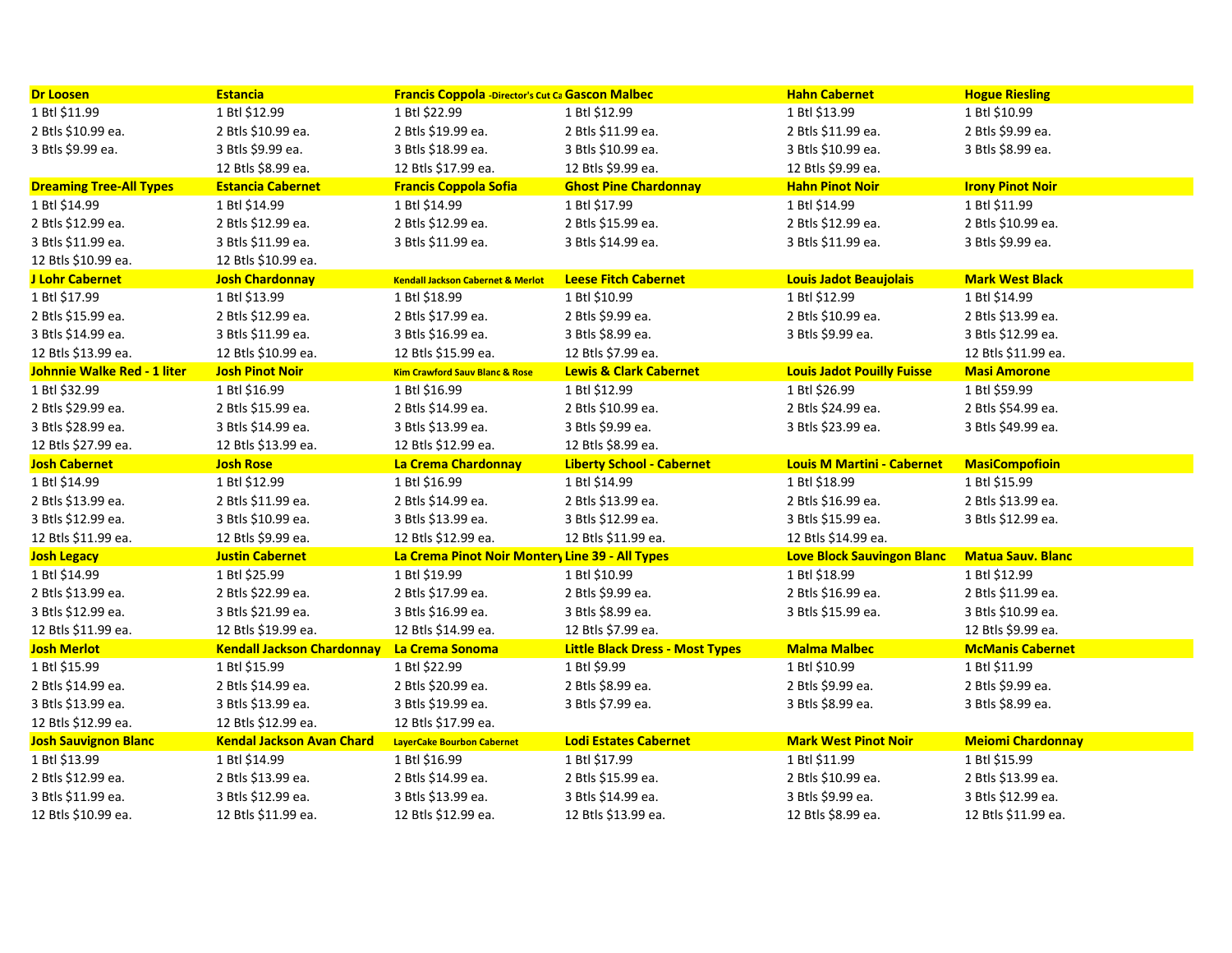| <b>Meiomi Rose</b>                       | <b>Mirassou Pinot Noir</b>                             | <b>Nobilissima Pinot Grigio</b>                  | <b>Pepperwood Pinot Noir</b>            | <b>Ravage Cabernet</b>               | <b>Robert Mondavi Bournon Cabernet</b>       |
|------------------------------------------|--------------------------------------------------------|--------------------------------------------------|-----------------------------------------|--------------------------------------|----------------------------------------------|
| 1 Btl \$15.99                            | 1 Btl \$10.99                                          | 1 Btl \$10.99                                    | 1 Btl \$7.99                            | 1 Btl \$12.99                        | 1 Btl \$14.99                                |
| 2 Btls \$13.99 ea.                       | 2 Btls \$9.99 ea.                                      | 2 Btls \$9.99 ea.                                | 2 Btls \$6.99 ea.                       | 2 Btls \$10.99 ea.                   | 2 Btls \$12.99 ea.                           |
| 3 Btls \$12.99 ea.                       | 3 Btls \$8.99 ea.                                      | 3 Btls \$8.99 ea.                                | 3 Btls \$5.99 ea.                       | 3 Btls \$9.99 ea.                    | 3 Btls \$11.99 ea.                           |
| 12 Btls \$11.99 ea.                      | 12 Btls \$7.99 ea.                                     |                                                  |                                         |                                      | 12 Btls \$10.99 ea.                          |
| <b>Meiomi Pinot Noir</b>                 | Monkey Bay 1.5L Sauvignon B Nobilo Sauvignon Blanc     |                                                  | <b>Pigoudet Rose</b>                    | <b>Relax 1.5L Riesling</b>           | <b>Ruffino Riserva Ducale</b>                |
| 1 Btl \$20.99                            | 1 Btl \$18.99                                          | 1 Btl \$11.99                                    | 1 Btl \$13.99                           | 1 Btl \$19.99                        | 1 Btl \$23.99                                |
| 2 Btls \$18.99 ea.                       | 2 Btls \$16.99 ea.                                     | 2 Btls \$10.99 ea.                               | 2 Btls \$11.99 ea.                      | 2 Btls \$17.99 ea.                   | 2 Btls \$20.99 ea.                           |
| 3 Btls \$17.99 ea.                       | 3 Btls \$15.99 ea.                                     | 3 Btls \$9.99 ea.                                | 3 Btls \$10.99 ea.                      | 3 Btls \$16.99 ea.                   | 3 Btls \$19.99 ea.                           |
| 12 Btls \$15.99 ea.                      | 6 Btls \$14.99 ea.                                     | 12 Btls \$8.99 ea.                               |                                         | 6 Btls \$14.99 ea.                   |                                              |
| <b>Menage A Tois All Types</b>           | <b>Monkey Bay 750ml Sauvignon Noble House Riesling</b> |                                                  | <b>Trump Red</b>                        | <b>Relax 750ml All Types</b>         | <b>Ruffino Superiore</b>                     |
| 1 Btl \$11.99                            | 1 Btl \$10.99                                          | 1 Btl \$12.99                                    | 1 Btl \$38.99                           | 1 Btl \$10.99                        | 1 Btl \$12.99                                |
| 2 Btls \$10.99 ea.                       | 2 Btls \$9.99 ea.                                      | 2 Btls \$10.99 ea.                               | 2 Btls \$36.99 ea.                      | 2 Btls \$9.99 ea.                    | 2 Btls \$10.99 ea.                           |
| 3 Btls \$9.99 ea.                        | 3 Btls \$8.99 ea.                                      | 3 Btls \$9.99 ea.                                | 3 Btls \$34.99 ea.                      | 3 Btls \$8.99 ea.                    | 3 Btls \$9.99 ea.                            |
| 12 Btls \$8.99 ea.                       | 12 Btls \$7.99 ea.                                     | 12 Btls \$8.99 ea.                               |                                         | 12 Btls \$7.99 ea.                   |                                              |
| <b>Mezzacorona 1.5 Liter</b>             | <b>Nappa Cellars Zinfandel</b>                         | <b>Old Soul Cabernet</b>                         | <b>Primo Amore Moscato</b>              | <b>Robert Hall Cabernet</b>          | <b>Ruffino Moscato D'Asti</b>                |
| 1 Btl \$14.99                            | 1 Btl \$21.99                                          | 1 Btl \$11.99                                    | 1 Btl \$11.99                           | 1 Btl \$17.99                        | 1 Btl \$13.99                                |
| 2 Btls \$13.99 ea.                       | 2 Btls \$19.99 ea.                                     | 2 Btls \$10.99 ea.                               | 2 Btls \$9.99 ea.                       | 2 Btls \$15.99 ea.                   | 2 Btls \$12.99 ea.                           |
| 3 Btls \$12.99 ea.                       | 3 Btls \$18.99 ea.                                     | 3 Btls \$9.99 ea.                                | 3 Btls \$8.99 ea.                       | 3 Btls \$14.99 ea.                   | 3 Btls \$11.99 ea.                           |
| 6 Btls \$11.99 ea.                       |                                                        | 12 Btls \$8.99 ea.                               |                                         | 12 Btls \$13.99 ea.                  | 12 Btls \$10.99 ea.                          |
|                                          |                                                        |                                                  |                                         |                                      |                                              |
| <b>Michael David Freakshow Red Nevio</b> |                                                        | <b>OZV-Zinfandel</b>                             | <b>Prophecy All Types</b>               | <b>Robert Mondavi Most Types</b>     | <b>Ruffino Sparkling Prosecco &amp; Rose</b> |
| 1 Btl \$18.99                            | 1 Btl \$15.99                                          | 1 Btl \$11.99                                    | 1 Btl \$11.99                           | 1 Btl \$10.99                        | 1 Btl \$13.99                                |
| 2 Btls \$16.99 ea.                       | 2 Btls \$13.99 ea.                                     | 2 Btls \$10.99 ea.                               | 2 Btls \$10.99 ea.                      | 2 Btls \$9.99 ea.                    | 2 Btls \$12.99 ea.                           |
| 3 Btls \$15.99 ea.                       | 3 Btls \$12.99 ea.                                     | 3 Btls \$9.99 ea.                                | 3 Btls \$9.99 ea.                       | 3 Btls \$8.99 ea.                    | 3 Btls \$11.99 ea.                           |
| 12 Btls \$14.99 ea.                      |                                                        | 12 Btls \$8.99 ea.                               | 12 Btls \$8.99 ea.                      | 12 Btls \$7.99 ea.                   |                                              |
| <b>Middle Sister All Types</b>           | <b>New Amsterdam 1.75L</b>                             | <b>Pacific Rim Sweet Riesling &amp; Riesling</b> | R&R                                     | <b>Robert Mondavi Rye Barrel Red</b> | Svedka 1.75L All Types                       |
| 1 Btl \$10.99                            | 1 Btl \$20.99                                          | 1 Btl \$10.99                                    | 1 Btl \$15.99                           | 1 Btl \$14.99                        | 1 Btl \$22.99                                |
| 2 Btls \$9.99 ea.                        | 2 Btls \$19.99 ea.                                     | 2 Btls \$9.99 ea.                                | 2 Btls \$13.99 ea.                      | 2 Btls \$12.99 ea.                   | 2 Btls \$20.99 ea.                           |
| 3 Btls \$8.99 ea.                        | 3 Btls \$18.99 ea.                                     | 3 Btls \$8.99 ea.                                | 3 Btls \$12.99 ea.                      | 3 Btls \$11.99 ea.                   | 3 Btls \$19.99 ea.                           |
| 12 Btls \$7.99 ea.                       | 6 Btls \$17.99 ea.                                     | 12 Btls \$7.99 ea.                               |                                         |                                      | 6 Btls \$18.99 ea.                           |
| Ruta 22 Malbec                           | <b>Seven Deadly Zins</b>                               | <b>Smirnoff All Types</b>                        | <b>Starbourgh Sauvingnon Blanc</b>      | <b>Whispering Angel - The Palm</b>   | <b>Titos 1.75L</b>                           |
| 1 Btl \$11.99                            | 1 Btl \$15.99                                          | 2 Btls \$22.99 ea.                               | 1 Btl \$12.99                           | 1 Btl \$16.99                        | 1 Btl \$35.99                                |
| 2 Btls \$9.99 ea.                        | 2 Btls \$14.99 ea.                                     | 3 Btls \$20.99 ea.                               | 2 Btls \$10.99 ea.                      | 2 Btls \$14.99 ea.                   | 2 Btls \$33.99 ea.                           |
|                                          | 3 Btls \$13.99 ea.                                     | 6 Btls \$18.99 ea.                               | 3 Btls \$9.99 ea.                       | 3 Btls \$13.99 ea                    | 3 Btls \$31.99 ea.                           |
|                                          |                                                        |                                                  | 12 Btls \$8.99 ea.                      |                                      | 6 Btls \$30.99 ea.                           |
| Santa Christina Pinot Grigio             | <b>Seagrams 7 Crown 1.75L</b>                          | <b>Snoqualine Riesling</b>                       | <b>Sterling Meritage</b>                | <b>The Prisoner</b>                  | <b>Titos Liter</b>                           |
| 3 Btls \$8.99 ea.<br>1 Btl \$10.99       | 1 Btl \$22.99                                          | 1 Btl \$10.99                                    | 1 Btl \$10.99                           | 1 Btl \$49.99                        | 1 Btl \$27.99                                |
| 2 Btls \$9.99 ea.                        | 2 Btls \$20.99 ea.                                     | 2 Btls \$9.99 ea.                                | 2 Btls \$9.99 ea.                       | 2 Btls \$46.99 ea.                   | 2 Btls \$25.99 ea.                           |
| 3 Btls \$8.99 ea.<br>12 Btls \$7.99 ea.  | 3 Btls \$19.99 ea.<br>6 Btls \$18.99 ea.               | 3 Btls \$8.99 ea.<br>12 Btls \$7.99 ea.          | 3 Btls \$8.99 ea.<br>12 Btls \$7.99 ea. | 3 Btls \$45.99 ea.                   | 3 Btls \$24.99 ea.                           |